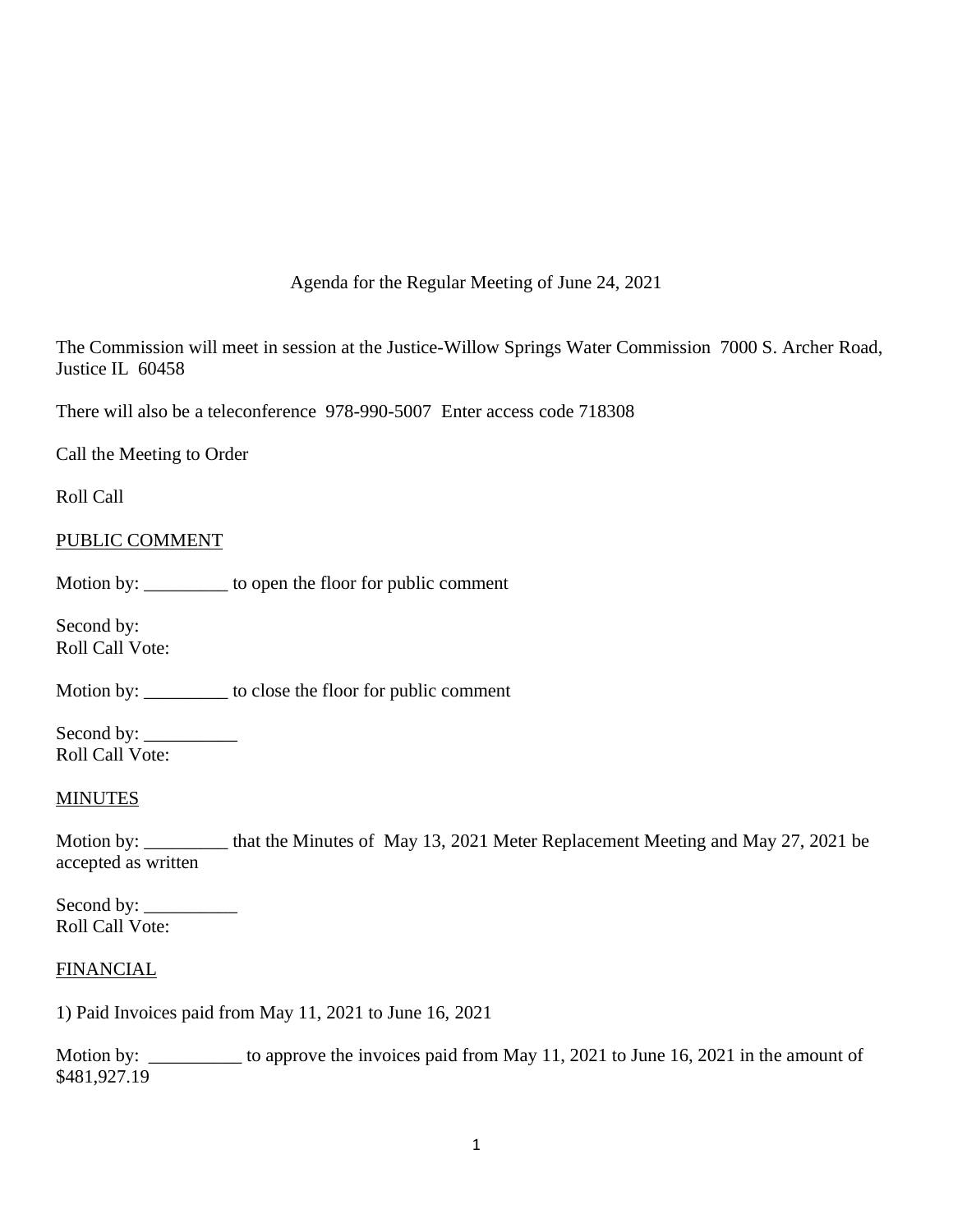Second by: \_\_\_\_\_\_\_\_\_ Roll Call Vote:

2) Cash in Banks All Accounts for May 2021

File: Cash in Bank

3) 2021 May Budget

File: 2021 Budget

### COMMISSIONER'S REPORT

### ENGINEERING

• Update on Water Main Projects

4) June 17, 2021 Publication for Invitation to Bid for the Vinewood Avenue Water Main Replacement

File: Vinewood Avenue Water Main Replacement Project

Board Discussion and Possible Action in the following:

• Vinewood Avenue Water Main Replacement Bids

### LEGAL

5) E-mail dated June 4, 2021 from Attorney Michael Cainkar to Director Colleen H. Kelly

Re: Response from Dave Griffin Cork Avenue Plaza

File: Customer Account

6) Summons dated June 1, 2021 from the Circuit Court of Cook County, Illinois Municipal Department – Fifth **District** 

> Re: Village of Justice Endeavor Assets 8646 Roberts Road Justice

File: Customer Account

7) Letter dated June 1, 2021 from Christopher Getty, Supervisor Township of Lyons to the Commission

Re: Lyons Township Summer Employment Work Program

File: Lyons Township Work Program

### 8) INTERGOVERNMENTAL AGREEMENT BETWEEN THE TOWNSHIP OF LYONS ILLINOIS AND THE JUSTICE-WILLOW SPRINGS WATER COMMISSION PROGRAM PARTNER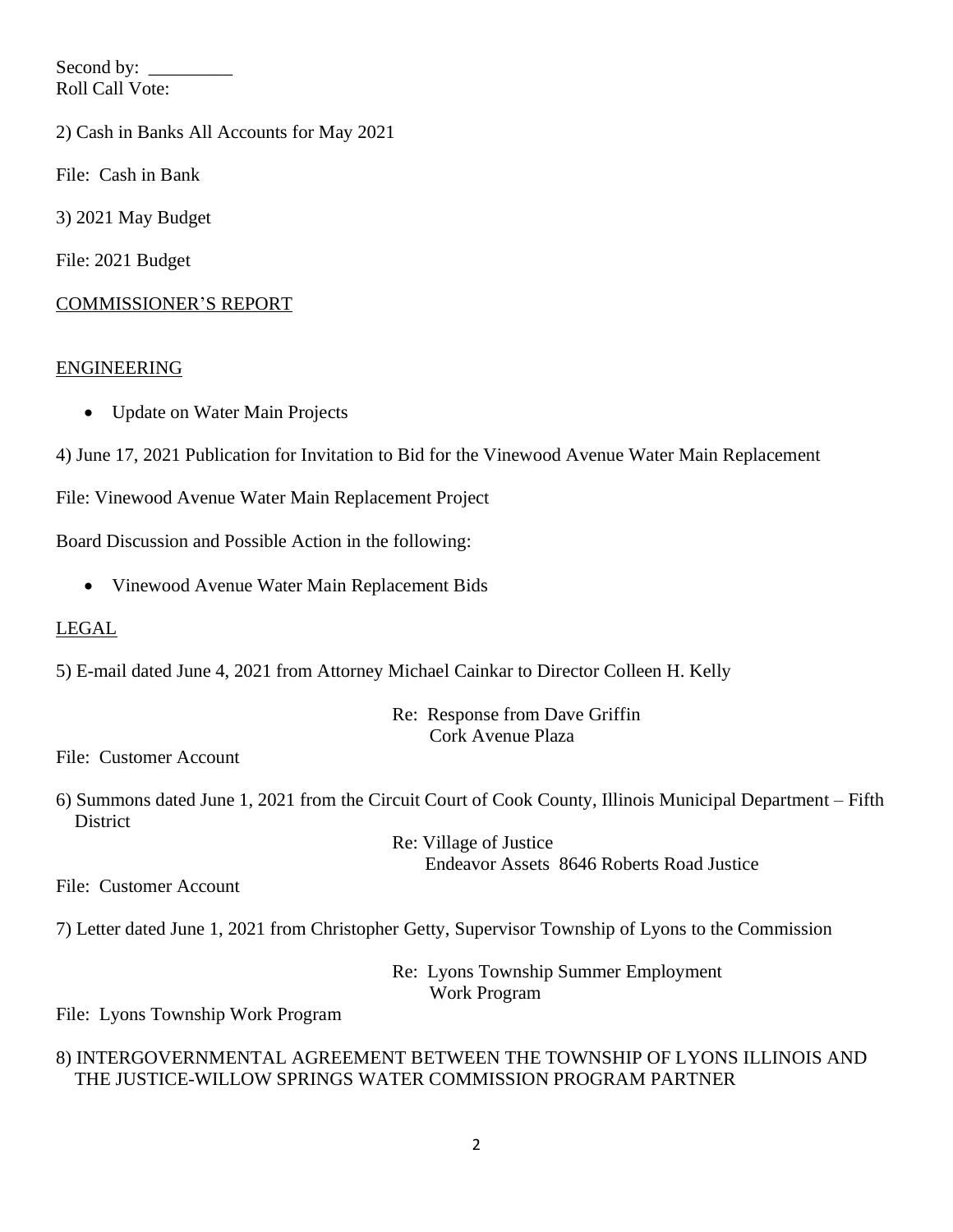### Motion by: \_\_\_\_\_\_\_\_\_ to approve the INTERGOVERNMENTAL AGREEMENT BETWEEN THE TOWNSHIP OF LYONS ILLINOIS AND THE JUSTICE-WILLOW SPRINGS WATER COMMISSION PROGRAM PARTNER

Second by: Roll Call Vote:

## 9) AN INTERGOVERNMENTAL AGREEMENT BETWEEN THE VILLAGE OF BURR RIDGE, THE VILLAGE OF WILLOW SPRINGS, AND THE JUSTICE-WILLOW SPRINGS WATER COMMISSION

Motion by: to approve AN INTERGOVERNMENTAL AGREEMENT BETWEEN THE VILLAGE OF BURR RIDGE, THE VILLAGE OF WILLOW SPRINGS, AND THE JUSTICE-WILLOW SPRINGS WATER COMMISSION

Second by;  $\overline{\phantom{a}}$ Roll Call Vote:

### EXECUTIVE DIRECTOR'S REPORT

10) KLM Engineering Inc to the Justice-Willow Springs Water Commission

Re: 1,000,000 Gallon Capacity High Tank Elevated Water Tank Inspection Report June 2021

File: High Tank

- Board Discussion and Possible Action in the following:
- 11) KLM Engineering Inc to the Justice-Willow Springs Water Commission

Re: KLM Project No.: 4307-21 June 2021 1,000,000-Gallon Elevated Reservoir High Tank Cleaning, Repairing, and Painting

File: High Tank

- Update on the 2020 CCR Mailing and Posting
- Document Shredding Approval from State

# CUSTOMER / COMMUNITY MATTERS

Board Discussion and Possible Action on the Following:

12 Letter dated June 12, 2021 from The Willow Fest Planning Committee to the Commission

Re: 2021 13th Annual Benefit Car Show and 3<sup>rd</sup> Annual Willow Fest Donation

Motion by: \_\_\_\_\_\_\_\_ to be a \_\_\_\_\_\_\_\_\_\_\_\_ Sponsor for \$\_\_\_\_\_\_\_\_\_ to the 2021 13<sup>th</sup> Annual Benefit Car Show and 3<sup>rd</sup> Annual Willow Fest Donation